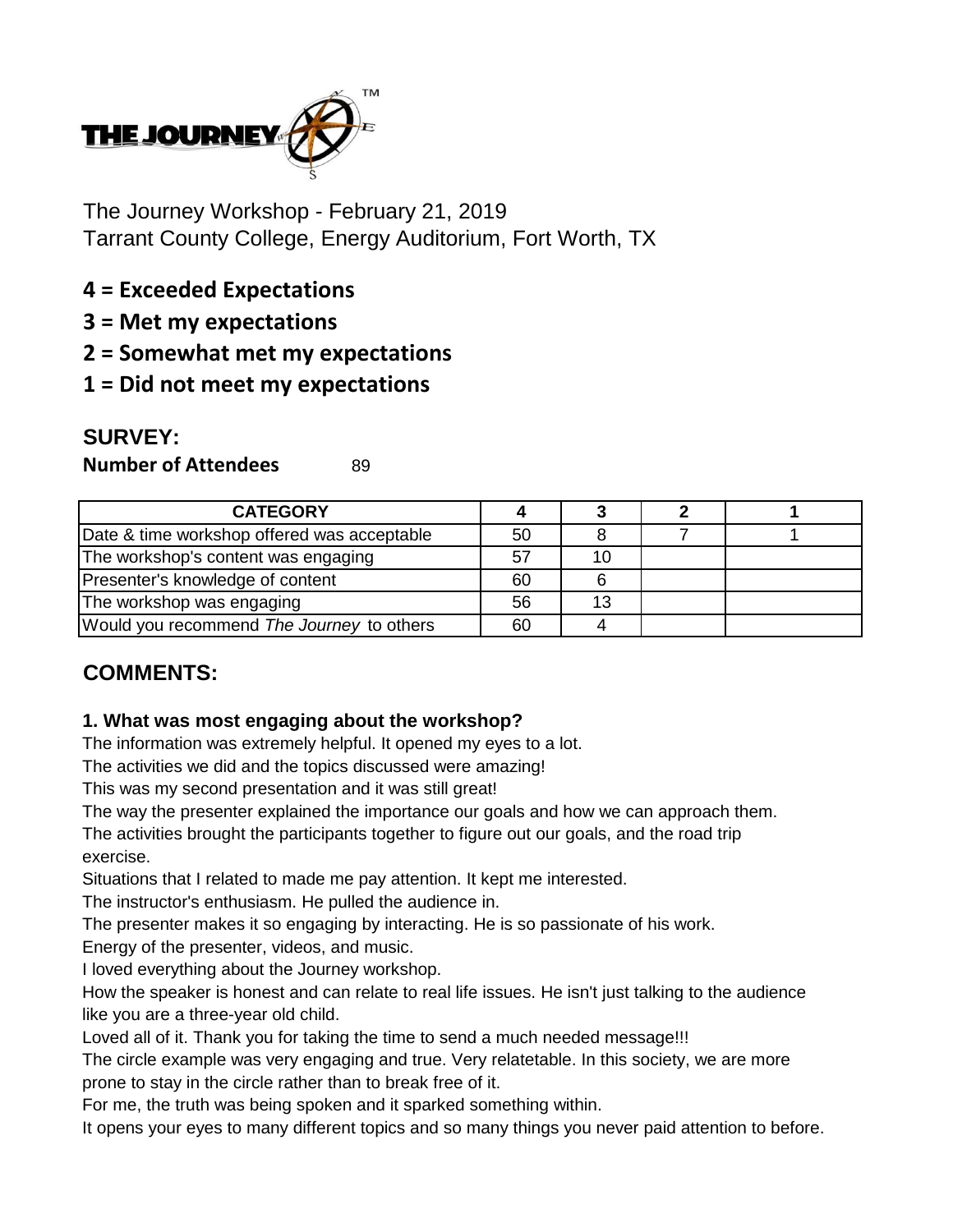The instructor's passion was apparent and the humor delivered during the presentation added a great personal touch.

When the audience stood up and repeated what the instructor put on screen.

The map activity. I was in a good group and liked figuring out what to do and how to do it. The inspirational and relatable debrief was amazing as well.

## **2. What part(s) of the content do you feel will benefit you most?**

The explanation of P.O.O.R. - Passing Over Opportunities Repeatedly.

The activity about the road trip and what could happen along the way that could get you off track. The aggressive motivation.

Me, being a single mom, and how much more there is out there I could accomplish.

Breaking out of the ordinary cycle of our lives that we might be stuck in. We need to change

something in order to go where we want and to be successful.

The message of persistence and resilience.

Finding my own *amazing* .

The comparisons of going from one path to another. The circle.

The circle of success and how you break old habits.

I loved the process of how you can define yourself. I AM!

Very beneficial not only for school, but life as well. It's a wake-up call.

Understanding why people crash, and the circle.

Understanding why airplanes crash and how that applies to myself.

Finding my *amazing* - perfect!

Presentation was too long and the exercise with the map was not needed to successfully make the points.

The part where he said that being poor is missing opportunities. I have literally had friends to tell me to blow off school to hang. It sucks that those closest to you might be rooting for your downfall the most.

The topic relating to the circle. I consider myself to be in a circle and I do want out. This workshop inspired me to start to stop saying, "maybe" or "later," and to embrace the good parts about myself.

### **What additional comments would you like to share with others who are undecided about attending The Journey?**

This workshop makes you think about your future in a whole different light.

This presentation is an eye-opener and wake-up call that explains that there are no limitations to what you can do.

Make the time. This presentation will benefit not just you, but your family more. It is worth the sacrifice/time. No excuses!!!

Wonderful workshop that opens your eyes. Love! Love! Love it!

You did an amazing job! Thank you.

To stay focused and keep moving forward. To understand what many people may be going through. Their challenges and obstacles.

To pass along to others that they know there is a department that will assist them with their current challenges.

That the presentation is very necessary to hear…no matter how many times.

The speaker was very entertaining and knowledgeable.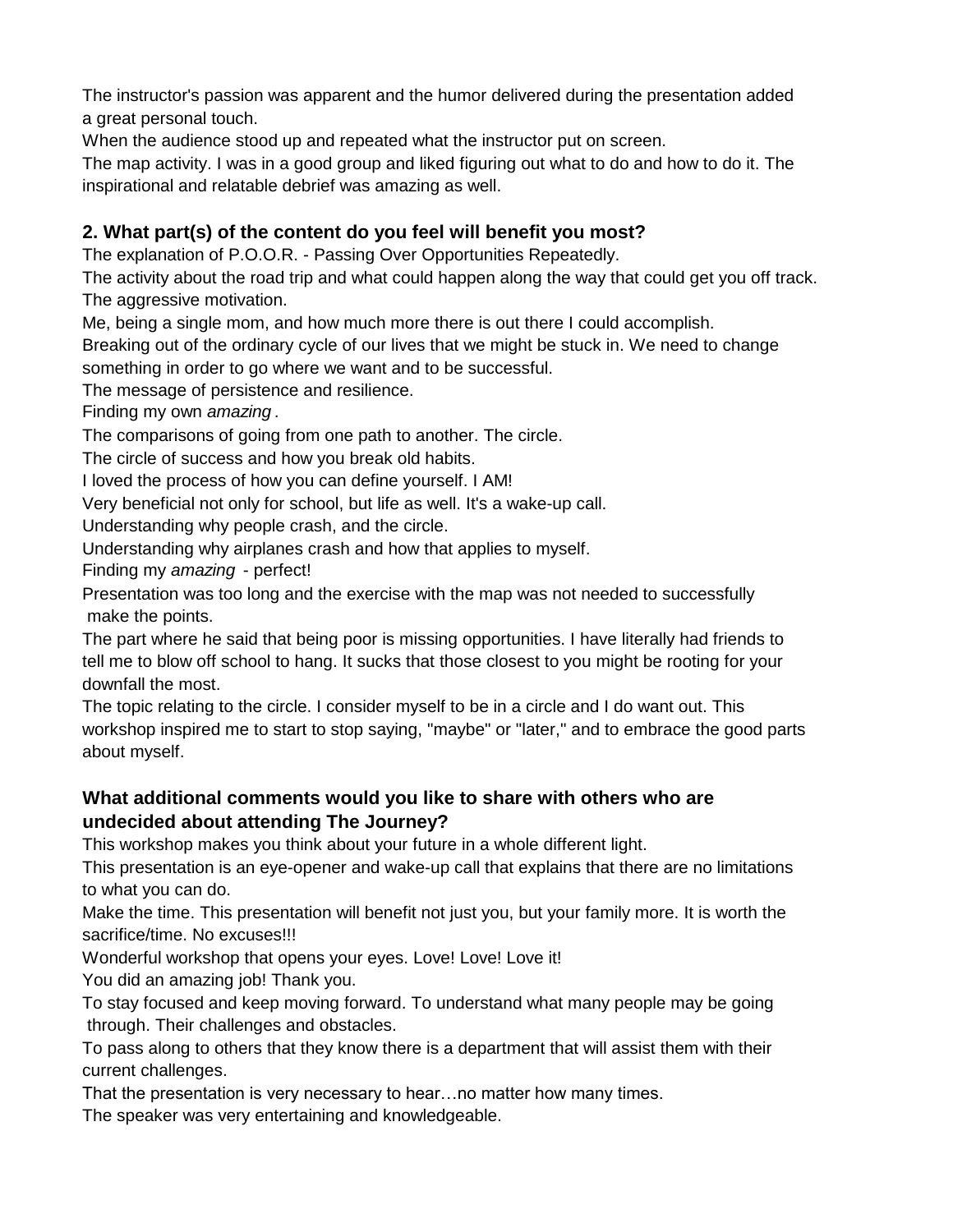The workshop is outstanding. Everyone should at least give it a try.

This workshop is beneficial to everyone. Not only for success in their education, but the life around them as well. Very motivational and effective!

It's worth all the time necessary to put into going to any Journey workshop TCC has to offer. Being part of the Journey gives you the tools to travel the road you're already on. You are not alone.

Could be a bit shorter in length. Very informative and useful for the real world. Walking out and realizing your worth is invaluable.

You can't afford not to go. The message will change you life.

I would recommend so they can learn more about how to deal with life and see others who may be dealing with some of the same problems.

I love the exercise about the trip from Fort Worth to New York. How you can take the steps and if you have a bump in the road, DO NOT QUIT!

If this doesn't change your outlook on life then you really need help!! Positive thinking and telling yourself that you can do it. You are not bound by your situation!

To take out the small amount of time from your life to attend and listen so that your entire life doesn't go to waste.

People who don't attend, miss a lot. Everything he says is something that happens to a lot of people in real life. We need this advice to help us stay on track.

Thank you. This was such an eye-opener. It helps you identify what you should do next. It is motivating and uplifting.

I personally related to each and every segment. I needed the guidance and reassurance. I look forward to educating and inviting others, as well as attending the next session.

It is not what you expect. Forget what negative things you might think about it.

Awesome message!

People should come to listen, I mean really listen. After coming to the Journey, your mindset changes, but changes in the best way.

I am really young, but just the motivation about thinking, believing, and doing better, was very uplifting for me.

They need to bring themselves to it and get real about themselves.

Attending the workshop was enlightening. I consider myself in a circle, and if you feel the same, I highly recommend the workshop.

I found myself nodding at a lot of the content, as it was relatable to me. I believe others will feel the same and take some knowledge and inspiration home with them

This is one opportunity you wouldn't want to miss.